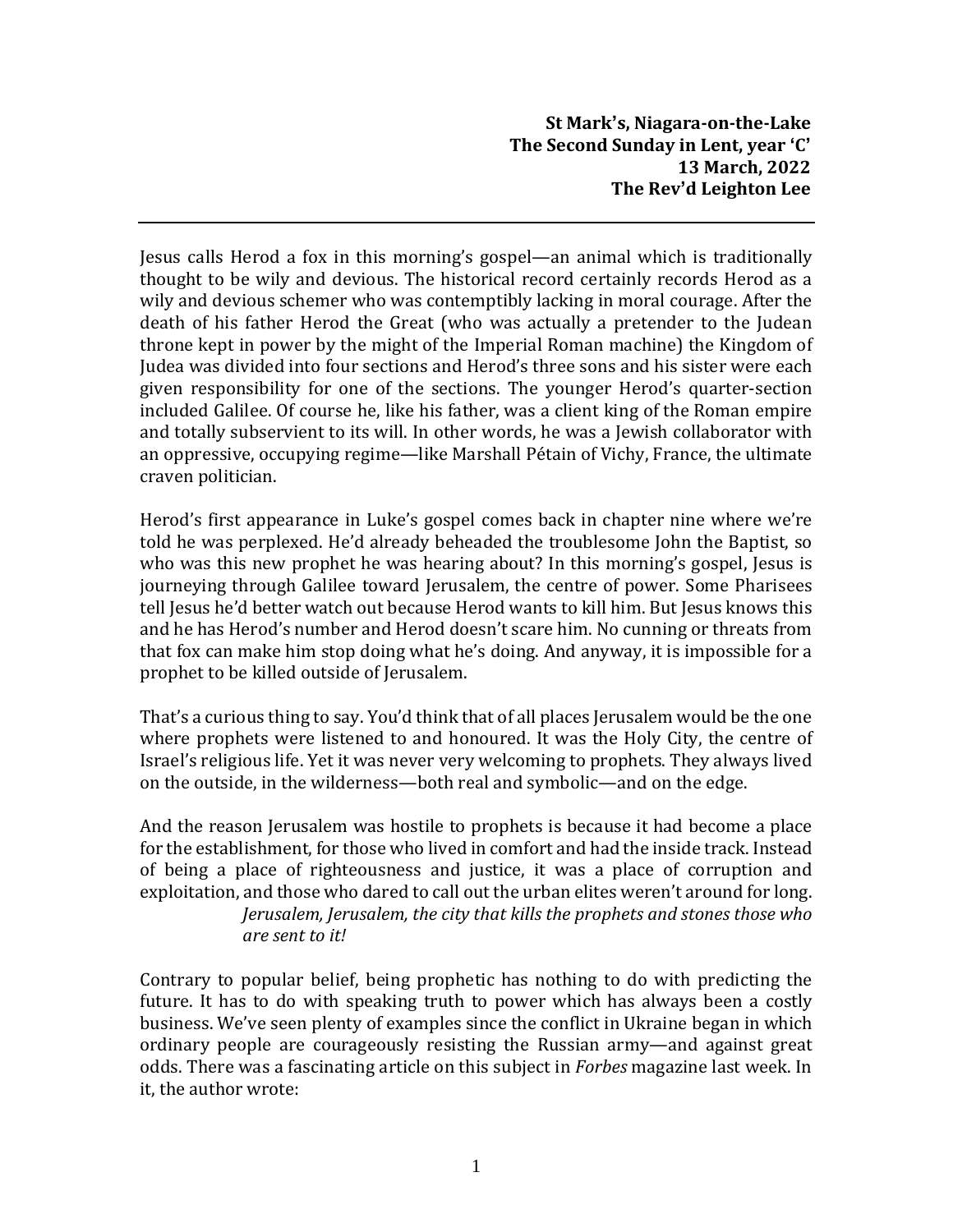Courage wears many faces. Few resemble acts of heroism in war zones. More often courage shows up as quiet acts of personal bravery—in our work, our leadership and our lives. All require us to lay our vulnerability on the line for a nobler cause.

So forgive me for repeating what I've said before: the Christian life takes courage. It isn't meant to be lived quietly in private. It's meant to be lived boldly in the public square. Like our Lord, we too are called to prophetic mission, to comfort the afflicted and afflict the comfortable, and to speak out when we encounter injustice and intolerance in all its forms because, as William Sloane Coffin once said, the world is now too dangerous for anything but truth and too small for anything but love.

Sadly it seems that in the echo chamber of the Internet, truth is so often the first causality. But the Internet is also a remarkably powerful tool which can hold up a remorseless mirror to corruption and power. Which is why Putin and his authoritarian cronies want to limit access to social media.

You and I have a solemn duty to speak out against the craven who seek to spread misinformation like a contagion. Yet so often we don't because we don't want to get into it, don't want to lose friends, don't want to rock the boat. I certainly don't, especially where my priestly ministry is concerned, largely because I'm afraid of alienating people, of losing members, of being thought of as too political. But the Gospel isn't a political manifesto. It's simply the Gospel. And the values of feeding the hungry, clothing the naked, being merciful to those who differ from us, and breaking down the barriers of class and race that divide us, aren't "left wing" values. They are simply Christian values. So preaching about these values shouldn't be a cause for fear, nor should hearing about them be cause for the kind of fear which manifests itself in anger.

Let's not forget the words of the psalmist who says,

*The Lord is my light and my salvation; whom then shall I fear? the Lord is the strength of my life; of whom then shall I be afraid?*

We need to hang on to those words, especially since there are lots of voices out there that tell us to be afraid, that *want* us to be afraid so that we might become agents of hatred. But there is another voice that speaks to us, the voice of the One who trusted in God completely and who tells us the best thing to do in the face of fear is to love. Though the voice of fear is powerful, the voice of love is irresistible. And perfect love casts out fear.

Christina Rossetti captures this sentiment perfectly in the first stanza of her poem "The Key":